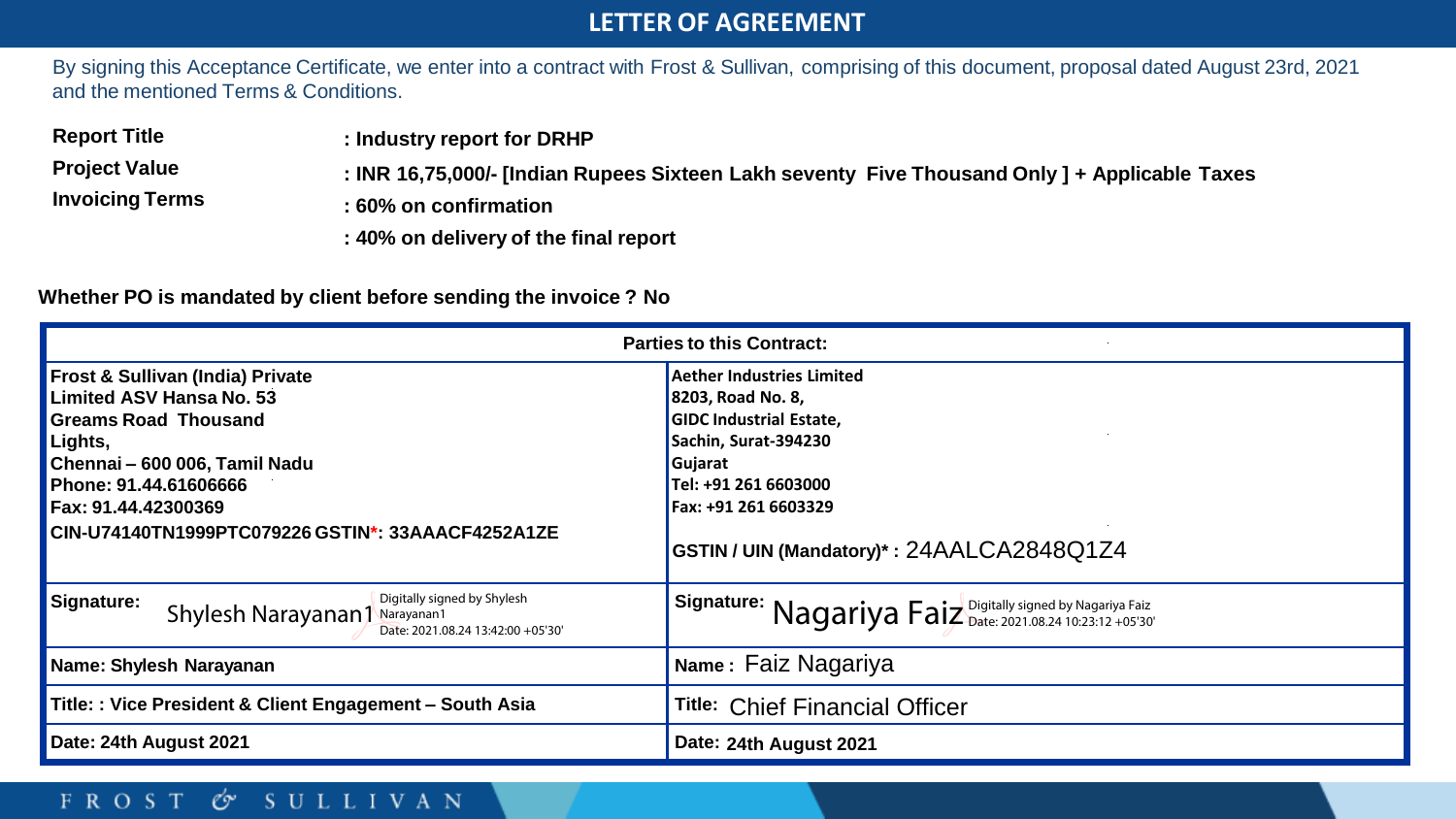# **Terms and Conditions (1/2)**

Aether Industries Limited, is hereinafter referred to as the "The Client."



- 1. All invoices are due upon receipt. All subscription charges for third party data will be paid for by the Client. All travel and other out-of-pocket costs related to the project will be billed separately at cost. Unpaid invoices may be subject to a 1.5 percent late fee per month past due.
- 2. Any change in the scope or content of work from that stated in the project scope will be reflected in a change of work order, agreed upon by both the Client and Frost & Sullivan. The revised scope may reflect additional billing as required and may result in a revised invoice or be reflected in a time and expenses billing. This additional work will begin only when the change order signed by the Client is received by Frost & Sullivan.
- 3. The stated project fee includes the delivery to the Client at the project's completion of electronic copies of the research deliverables for this project in either PowerPoint, Word or Excel formats.
- 4. This project is done on a multi client basis. Frost & Sullivan will have the have ownership of these reports. Client cannot resell or distribute the material to third parties without written consent from Frost & Sullivan.
- 5. Frost & Sullivan retains the right to use market related knowledge from this project as part of its ongoing research, with the exception of confidential materials that provide or relate to Client information, customized metrics and strategic recommendations developed specifically for the Client in the context of this project.
- 6. Written deliverables may be reproduced in printed and electronic format for distribution within the client organization. Any part of this report that is used in public domain communications (e.g. press releases) be reviewed and approved by Frost & Sullivan prior to their publication. This is to assure that any data or conclusions are presented in the proper context, to avoid any misunderstanding by the reader or audience, and to ensure the accuracy of the data.
- 7. Neither the Client nor its parent or any subsidiary organization will actively solicit to employ any Frost & Sullivan employee connected to this project for a period of 12 months following project completion. Should such an event occur, The Client agrees to damages of two times the person's annualized salary, due and payable immediately to Frost & Sullivan.
- 8. Frost & Sullivan will always strive to provide first-rate work. However, there is no representation of certainty, express or implied, by Frost & Sullivan, except in the case of demonstrable negligence on the part of Frost & Sullivan. This is because the markets we study have varying degrees of fragmentation. The Client acknowledges this and accepts this point. The Client waives any claim to actual, consequential, or punitive damages against Frost & Sullivan based on their reliance on Frost & Sullivan's work, except in the case of demonstrable negligence on the part of Frost & Sullivan.

#### Co SULLIVAN **FROST**